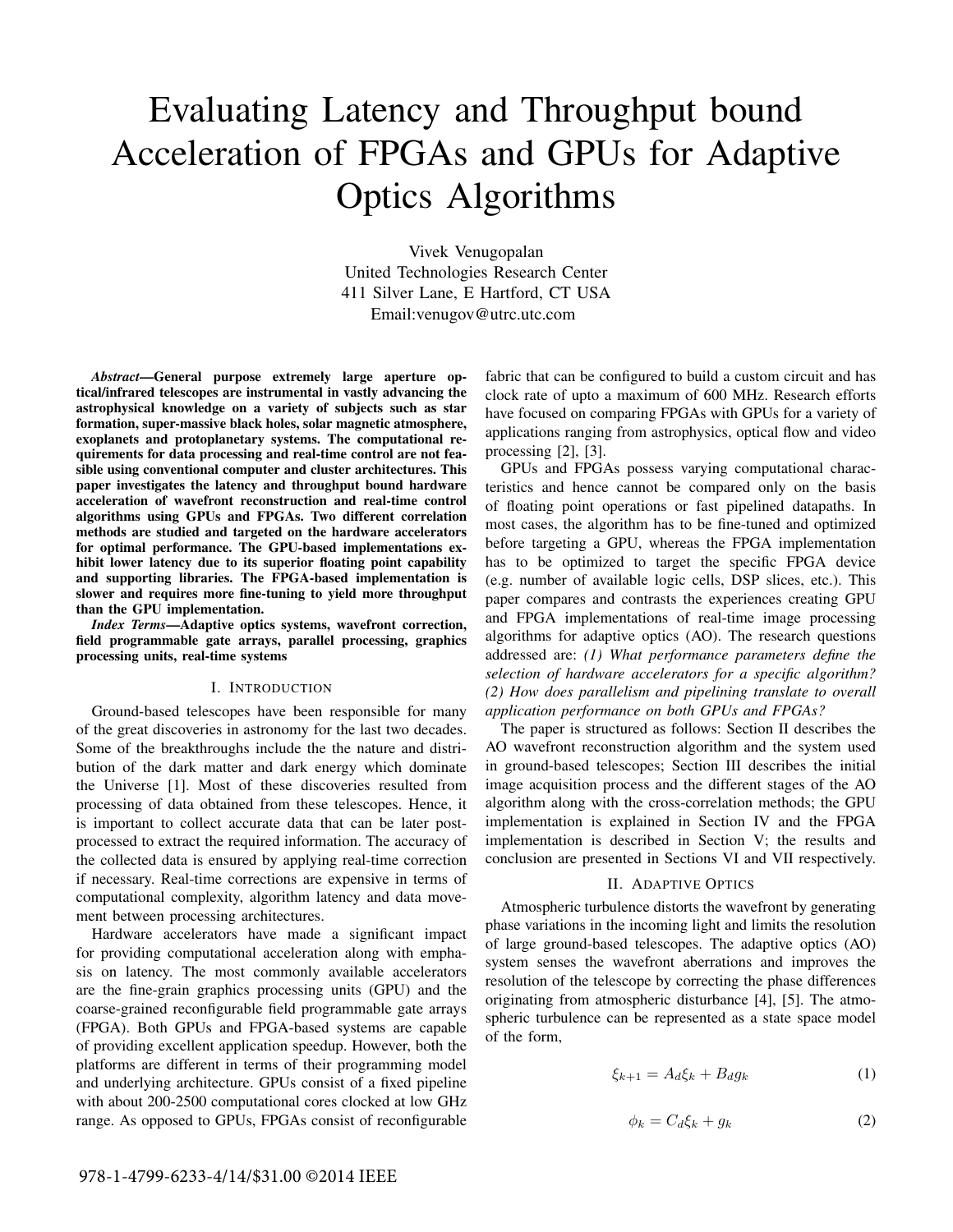where  $\phi$  is the phase difference, k is the time index, g is the Gaussian distributed noise,  $A_d$  is the state transition matrix,  $B_d$ is the Kalman gain and  $C_d$  is the output matrix. The wavefront sensor (WFS) measures the phase distortion in the form of gradients  $\varphi_x(i, j)$  and  $\varphi_y(i, j)$  shown in equations 3 and 4,

$$
\varphi_x(i,j) = \phi(i+1,j) - \phi(i,j) \tag{3}
$$

$$
\varphi_y(i,j) = \phi(i,j+1) - \phi(i,j) \tag{4}
$$

The Shack-Hartmann sensor is commonly used as a WFS and the sensor measurement can be modeled as a stochastic approximation given in equation 5, where  $W$  is the phase-to-WFS influence matrix and  $n$  is the WFS measurement noise.

$$
\varphi_k = W\phi_k + n_k \tag{5}
$$

The WFS measurements are used to determine the optimal positions of the deformable mirror (DM) actuators. The DM compensates for the measured distortion by changing shape. The DM actuator correction is given in equation 6, where D is the DM influence matrix,  $v_k$  is the control input and  $z^{-1}$  is the discrete shift operator.

$$
\phi_{dm,k} = z^{-1} D v_k \tag{6}
$$

The objective of the AO system is to minimize the residual error given in equation 7, resulting in reconstruction of the wavefront and improved resolution of the telescope.

$$
\phi_{\epsilon,k} = \phi_k + \phi_{dm,k} \tag{7}
$$

The wavefront reconstruction consists of the estimated wavefront phases  $\phi$  being derived from the measurements  $s_k$ . The key components of the AO system are shown in Figure 1. The tip-tilt mirror (TTM) moves fast to remove the image shift and the Shack-Hartmann lenslet array focuses the subaperture images on the sensor of the high speed camera. The processing system calculates the phase shift and the resulting actuator commands for controlling the DM and TTM.



Fig. 1: The Adaptive Optics system

#### III. REAL-TIME PROCESSING OF THE AO SYSTEM



Fig. 2: Real-time processing for the Adaptive Optics system

The real-time processing of the AO system is shown in Figure 2. The high speed camera sends the  $1856 \t20 \times 20$ pixel raw sub-aperture images to the processing system. The sub-apertures undergo a dark field correction followed by a flat field correction, which is the equivalent to correcting the images for zero level and gain equalization. The resulting flat field corrected image is 2D correlated with a reference image captured approximately once every hour. The 2D crosscorrelation step determines the shift in the x and y direction of each sub-aperture, as compared to the reference image. The wavefront reconstruction step consists of a precomputed  $3712\times1920$  reconstruction matrix, which is multiplied with the  $\vec{x}$  and  $\vec{y}$  shifts. The matrix multiplication products are summed after all the sub-aperture images in that particular frame have been processed and is then transmitted to the DM and TTM actuators after applying a servo loop algorithm.



Fig. 3: AO system showing the data acquisition and the computation scope for targeted implementations

The real-time processing requirements are determined by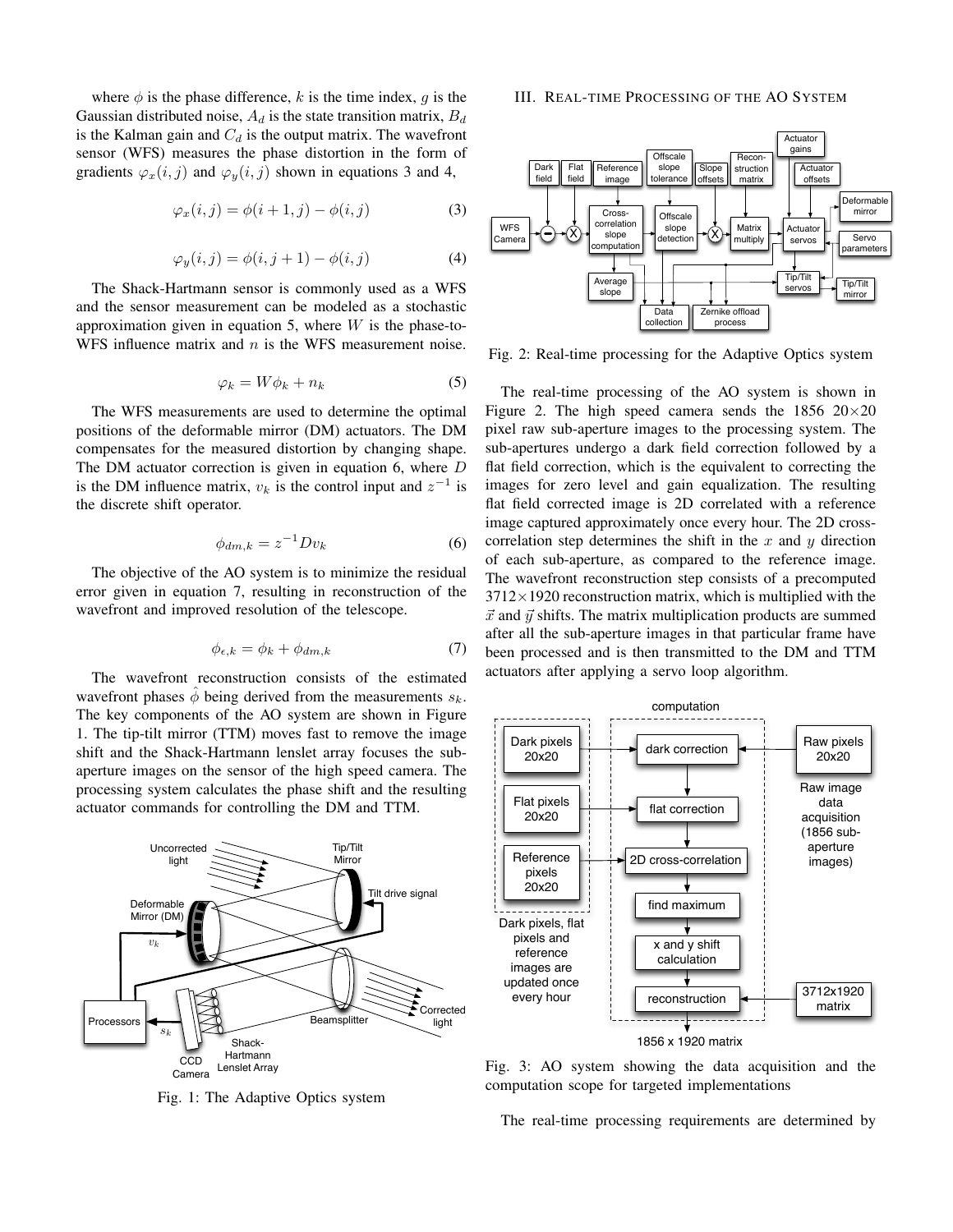the frame rate of the camera and the number of actuators used for the DM and TTM. The frame rate of the camera is equal to or greater than 2 KHz, so that it can output 1856 sub-apertures of  $20 \times 20$  pixels each. The AO system with the data acquisition of the 1856 sub-aperture images and the pixel correction images as inputs to the different stages of the algorithm is shown in Figure 3. Two different methods have been suggested for determining the 2D cross-correlation. The first method involves taking the Fast Fourier Transform, while the second method involves a  $7 \times 7$  correlation.

# *A. FFT-based correlation*

The FFT-based correlation theorem states that the Fourier Transform of the two images' cross-correlation is the complex conjugate multiplication of their Fourier transforms. Therefore,  $Corr(i, j)$  represents the correlated image,  $Ref(i, j)$  represents the reference image,  $CRaw(i, j)$  represents the dark and flat corrected raw image, and  $\mathbf{F}\{\}$  represents the Fourier Transform in equation 8.

$$
\mathbf{F}\{Corr(i,j)\} = \mathbf{F}\{Ref(i,j)\} \cdot \mathbf{F}\{CRaw(i,j)\} \tag{8}
$$

The complex conjugate multiplication is as follows: Given two operands  $a = a_r + ja_i$  and  $b = b_r + jb_i$ , the output equations can be defined as,

$$
p_r = (a_r \cdot b_r) + (a_i \cdot b_i) \tag{9}
$$

$$
p_i = (a_r \cdot b_i) - (a_i \cdot b_r) \tag{10}
$$

The Fast Fourier Transform (FFT) based correlation routine is shown in Figure 4. This method produces an array of  $20 \times 20$ values after the Inverse FFT stage.



Fig. 4: FFT-based correlation routine

## *B. 7*×*7 correlation*

Although the FFT-based correlation is preferred, the computational complexity may be reduced by performing a  $7\times7$  correlation. Due to the constant update interval in generating the reference images and acquiring the raw sub-aperture images, it is seen that the difference in the shift between the sub-aperture image and the reference image is rarely greater than plus or minus 3 pixels. Hence, an output cross-correlation array of  $7\times7$  values is enough for computing a partial 2D crosscorrelation. To account for this cross-correlation routine, the new reference image consists of  $26\times26$  pixels. This reference image is used to generate 49 different reference images with overlap as shown in Figure 5 as pre-computation step.



Fig. 5: Pre-computation step for the  $7\times7$  correlation

Let  $O(i, j)$  denote the original raw image where  $i = 1 : nx$ and  $j = 1$  : ny. Also,  $nx = 20$  and  $ny = 20$ . Let  $Ref_k(i, j)$  denote the reference image, where  $k = 1 : nref$ and  $nref = 49$ . Therefore, the cross-correlation vector  $\hat{X}_k$ can be calculated using,

$$
X_k(i,j) = Re f_k(i,j) \cdot O(i,j) \tag{11}
$$

$$
\dot{X}_k = \sum_{i=1}^{nx} \sum_{j=1}^{ny} X_k(i,j)
$$
 (12)

## *C. Interpolation routine*

The maximum value and its index is calculated from either the 400 or the 49 cross-correlated values per sub-aperture. The maximum value and the neighboring pixels are then used to calculate the  $\vec{x}$  and  $\vec{y}$  shifts using the interpolation equations.



Fig. 6: Maximum correlation value and its neighboring pixels

Let  $Corr_{max}(i_m, j_m)$  represent the maximum value of the correlation array  $Corr(i, j)$   $\forall i = 1 : nx$  and  $\forall j = 1 : ny$ ,  $i_m$  and  $j_m$  represent the indices at which the maximum value occurs as shown in Figure 6. For the FFT based correlation routine, the interpolation equations shown in 13 and 14 include an extra subtraction by 7, since the reference pixel was not corrected before correlation.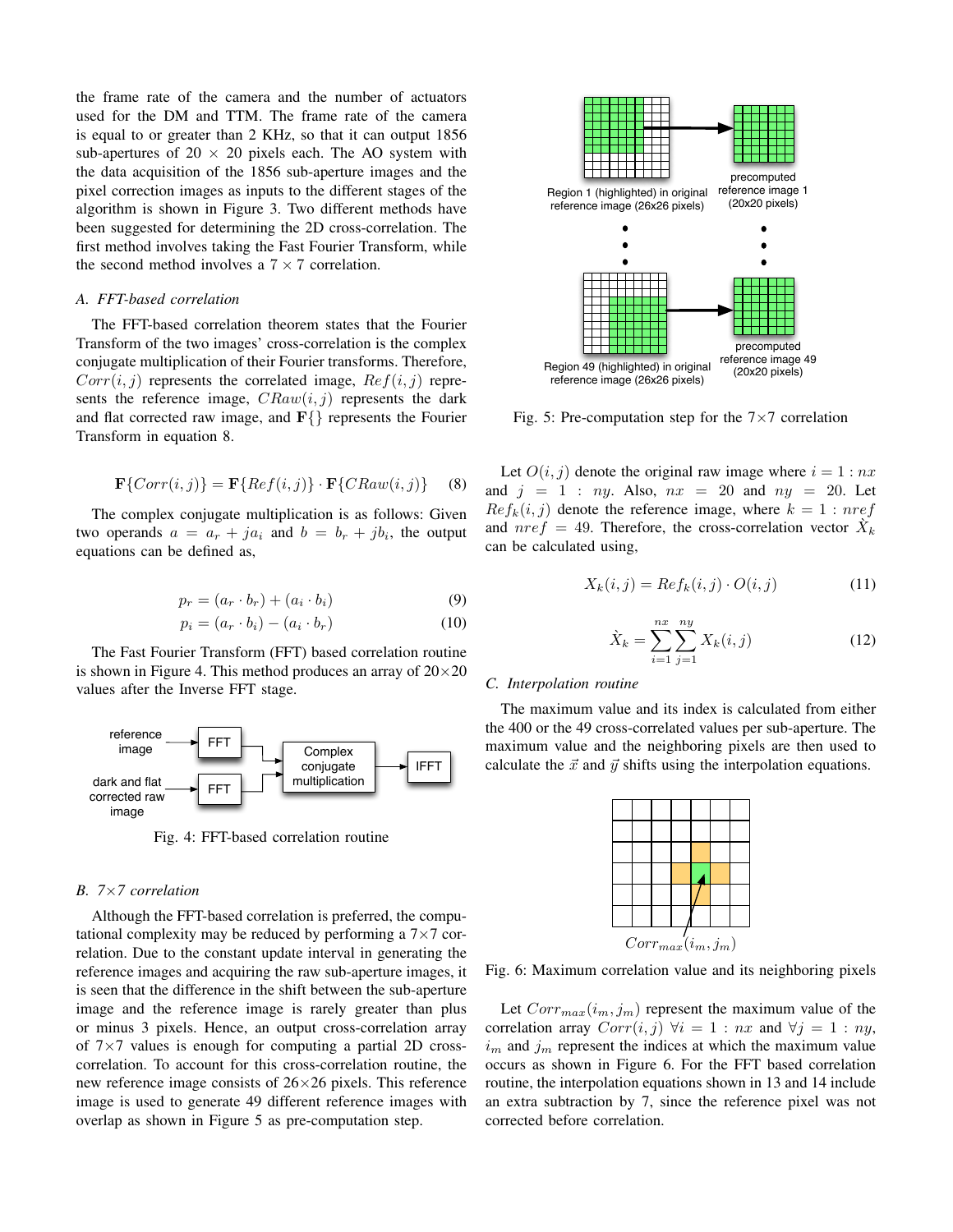$$
\vec{x} = i_m - 0.5 + \frac{Corr_{max}(i_m, j_m) - Corr(i_m - 1, j_m)}{2 * Corr_{max}(i_m, j_m) - Corr(i_m - 1, j_m) - Corr(i_m + 1, j_m)} - 7
$$
\n(13)

$$
\vec{y} = j_m - 0.5 + \frac{Corr_{max}(i_m, j_m) - Corr(i_m, j_m - 1)}{2 * Corr_{max}(i_m, j_m) - Corr(i_m, j_m - 1) - Corr(i_m, j_m + 1)} - 7
$$
\n(14)

$$
\vec{x} = i_m - 0.5 + \frac{Corr_{max}(i_m, j_m) - Corr(i_m - 1, j_m)}{2 * Corr_{max}(i_m, j_m) - Corr(i_m - 1, j_m) - Corr(i_m + 1, j_m)}
$$
(15)

$$
\vec{y} = j_m - 0.5 + \frac{Corr_{max}(i_m, j_m) - Corr(i_m, j_m - 1)}{2 * Corr_{max}(i_m, j_m) - Corr(i_m, j_m - 1) - Corr(i_m, j_m + 1)}
$$
(16)

## *D. Reconstruction routine*

Once the AO algorithm determines the  $\vec{x}$  and  $\vec{y}$  shifts for the 1856 sub-aperture images, these values are used to compute the 1920 actuator values for driving the mirrors as described in Algorithm 1. The reconstruction routine involves the multiplication of the 1856 sub-aperture images with a  $3712\times1920$  reconstruction matrix and the resulting products are then accumulated to give a single array of 1920 actuator values.

Let  $M_{xy}(2*p, q)$  denote the reconstruction matrix of size  $p = 1856$  and  $q = 1920$ . Therefore, the resulting wavefront reconstruction values for driving the actuators  $rac{rac(q)}{qca}$  can be calculated as follows:

## Algorithm 1 Pseudo-code for reconstruction procedure

for  $p = 1$  to n, where n is the number of sub-apertures do

for  $q = 1$  to nac, where nac is the number of actuators do

$$
xac(p,q) = \vec{x}(p) * M_{xy}(2*p,q)
$$
  

$$
yac(p,q) = \vec{y}(p) * M_{xy}(2*p+1,q)
$$
  

$$
rac(q) + xac(p,q) + yac(p,q)
$$

end for

end for

# IV. GPU IMPLEMENTATION

GPUs are inexpensive, commonly available off-the-shelf (COTS) devices used to accelerate a large number of applications in [6], [7], [8]. However, GPUs are perceived as discrete power hungry HPC devices that do not not fit within embedded system computing. The NVIDIA Kepler series GPUs are more FLOPS/Watt efficient and are being used to drive real-time image processing capabilities [9].

NVIDIA's Kepler series GPU [10] consists of a maximum of 15 Streaming Execution (SMX) units and up to six 64-bit memory controllers. Each SMX unit has 192 single-precision CUDA cores as shown in Figure 7 and each core comprises of fully pipelined floating-point and integer arithmetic logic units. The SIMD execution model is one of the main differences between CPU and GPU. However, the SIMD model imposes constraints on the GPU when executing threads with tasklevel parallelism. Each SMX can execute only one task-level thread on a single core, while the remaining cores remain idle. The idling of a dominant number of cores in a SMX when executing task-level threads leads to poor utilization of the GPU's processing capability. The execution of divergent flow threads reduces the instruction throughput, as the multiple flow control threads are executed sequentially. Therefore, not all algorithms can run as it is on GPUs and still obtain speedup. In most cases, existing algorithms need to be re-written and optimized to increase core utilization with minimum divergent threads.



Fig. 7: Internal Architecture of Streaming Execution Processor in NVIDIA's Kepler GPU

The FFT-based correlation was implemented using NVIDIA's cufft library, which is more latency bound as compared to the  $7 \times 7$  correlation. The thread partition also differs for both implementations. In the FFT correlation, the maximum value (main kernel) is determined using a reduction operation over 400 elements per sub-aperture image, which means that the number of blocks is same as the number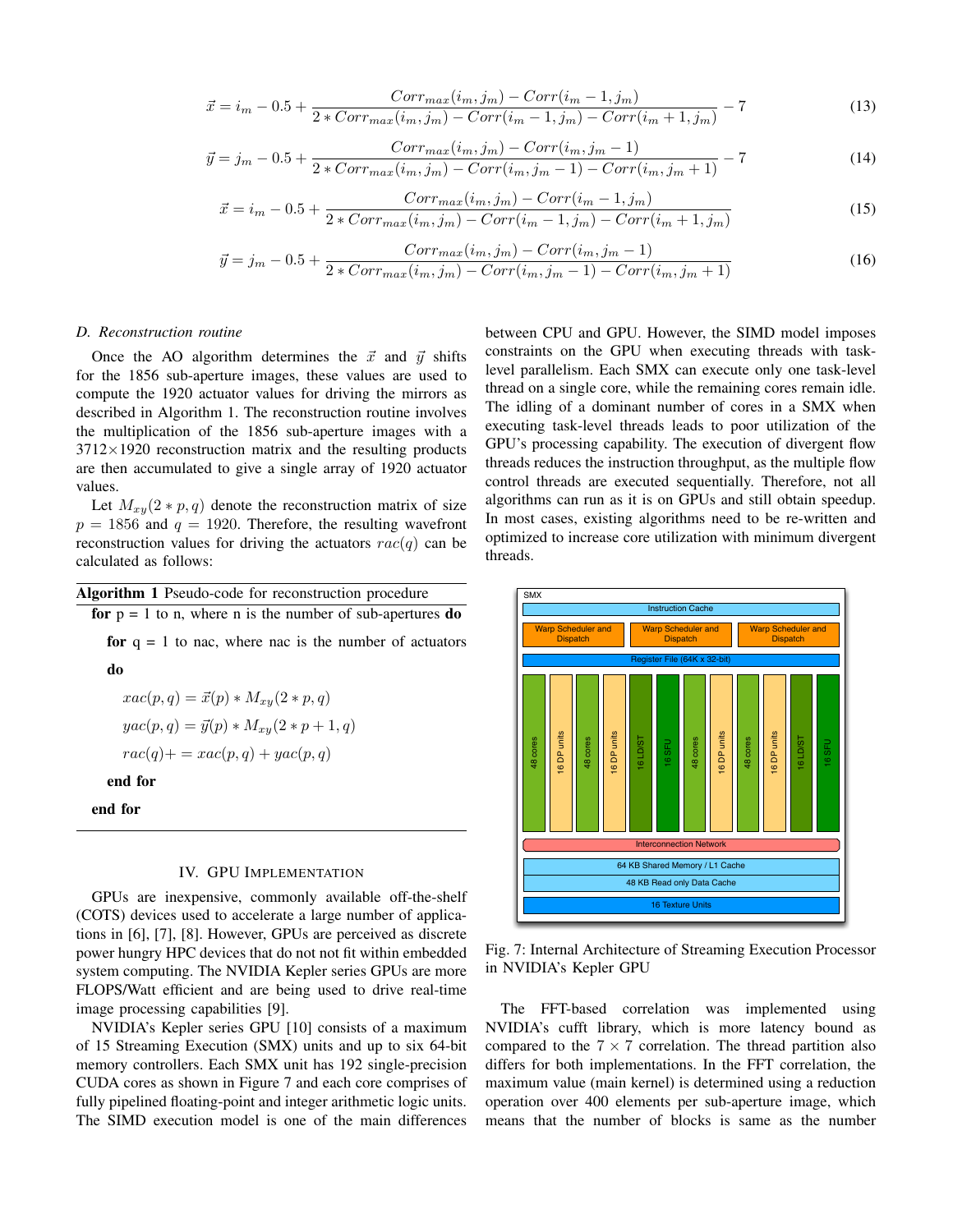of images. In the  $7 \times 7$  correlation method, the correlation step involves multiply accumulate operation to generate 49 values for each sub-aperture image, where the number of blocks =  $49 \times$  number of images. The maximum value is then found from these 49 correlated values/image where the number of blocks is same as the number of images. The GPU implementation of the reconstruction matrix is straightforward, where the number of blocks launched on the GPU is equal to the number of actuators. The  $\vec{x}$  and  $\vec{y}$  shifts calculated in the cross-correlation routine are cached into shared memory. The odd and even rows are multiplied with the  $\vec{y}$  and  $\vec{x}$  values and are accumulated per thread resulting in a final array of 1920 values.

# V. FPGA IMPLEMENTATION

FPGAs have been targeted for mapping AO algorithms as part of the European Extremely Large Telescope (E-ELT) in [11]. However, all such systems are very specific with respect to the algorithms used and in some cases also the instrumentation. The choice of the camera and the data streaming from the camera to the processing back-end plays an important role in the choice of the hardware accelerator. The Xilinx Zynq platform [12] consists of a dual core ARM processor referred to as the Processing System (PS) and a Xilinx Artix FPGA known as the Programmable Logic (PL) fused on the same die. The data transfer between the PS and PL section is through the high speed AXI bus.

Before implementing both methods on a FPGA, it is necessary to estimate the resource utilization in terms of DSP slices and logic cells to make sure that the design can fit on the FPGA. Since FFT blocks are available as part of the FPGA vendor's core library, it is not very difficult to instantiate and configure a FFT core. As opposed to the FFT method, the  $7 \times 7$ routine is compute intensive, as it requires at least 400 multiply accumulate blocks for implementing a streaming datapath. The datapath can be pipelined to accommodate smaller multiply accumulate blocks, but it involves additional logic to keep track of the 400 pixels for each of the 49 reference images. Therefore, due to ease of implementation, the FFT based correlation method is targeted on the FPGA. Figure 8 shows the partition of the computational processes between the PS and PL sections of the Zynq platform. The FFT correlation block implementation is similar to Figure 4, where the FFT and the inverse FFT are calculated using Xilinx's cores.



Fig. 8: Partitioning the computation between the PS and the PL sections of the Zynq

The maximum value is obtained from the inverse FFT correlated values as shown in Figure 9. The *find max* module is implemented using comparators and the maximum value is determined. The index of the maximum value is also calculated and is used to lookup the adjacent values from the correlated sub-aperture value. The final  $\vec{x}$  and  $\vec{y}$  shifts are calculated as per the equations in 13 and 14.



Fig. 9: Block diagram of the interpolation module

The reconstruction routine is not targeted on the FPGA as it involves a lot of floating point calculations. Although the floating point cores can be pipelined to implement the multiply accumulate operations, enough resources are not available to completely map all the calculations on the available logic fabric. Hence, the reconstruction routine is targeted on the PS section of the Zynq platform.

## VI. RESULTS

Two different GPUs are considered for prototyping the AO algorithms: NVIDIA's GeoForce GT650M and the K20. Table I shows a comparison of the main characteristics between the both GPUs. The algorithms are compiled using NVIDIA's CUDA 5.5 SDK. The FPGA implementation is prototyped on Xilinx's ZC7020 development board [13], which consists of a dual core ARM processor and a Xilinx Artix FPGA with 85K logic cells.

TABLE I: GPU characteristics

| <b>Characteristics</b> | <b>GT650M</b> | <b>K20</b>               |
|------------------------|---------------|--------------------------|
| Clock rate (MHz)       | 700           | 900                      |
| No. of cores           | 384           | 2496                     |
| Global memory (GB)     |               | $\overline{\phantom{1}}$ |
| $L2$ Cache (KB)        | 256           | 1536                     |

## *A. GPU Results*

The FFT correlation based AO algorithm was implemented on both the GPUs for varying number of sub-aperture images as shown in Figure 10. The  $7\times7$  correlation based AO algorithm results are shown in Figure 11.

It is evident from Figures 10 and 11 that the  $7\times7$  correlation method is faster than the FFT correlation method. The lowest timing numbers indicate best performance in both figures and the NVIDIA K20 GPU outperforms the GT650M by more than 10x. For the reconstruction algorithm, both the GPUs provide similar speedup, the GT650M took 1.8017 ms as compared to 1.0406 ms for the K20. The K20 GPU provides excellent speedup over the GT650M GPU implementation, due to the increase in the number of cores.